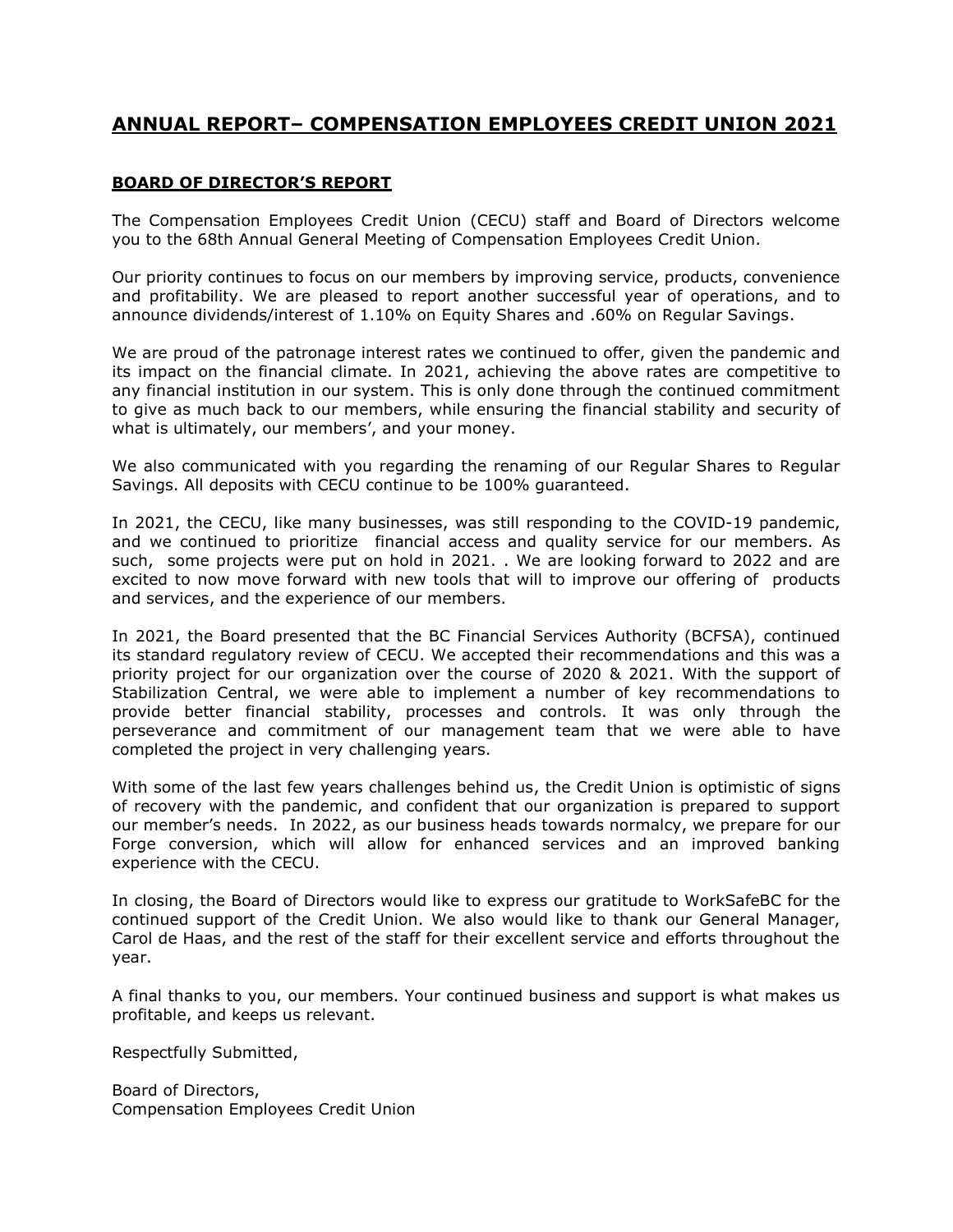## **GENERAL MANAGER'S REPORT**

The year ending December 31, 2021 was another financially successful year for Compensation Employee's Credit Union. It was a year of growth and profitability again resulting in a healthy return for members.

In 2021, the Credit Union experienced an 8% increase in assets. This was due to a 10% increase in deposits (\$3M). Total Loans increased by 6% (\$1.2M) which was mostly due to mortgage demand. Investments in Central1 increased. This change in the asset mix supported the Credit Union earning a healthy profit for members with an interest margin of 1.4% and net earnings at \$32.6K.

The Board of Directors declared dividends of 1.1% on Equity Shares and .60% on Regular Savings. This resulted in a payment of \$132K back to members. The Credit Union is committed to building a strong capital base, to ensure future profitability for members and also protect against the risks involved with interest rate changes.

We have been busy this year with many projects making our CU stronger, more secure and efficient. These included online password enhancements; investigating paperless & digital options; system wide payments modernization; marketing. We also communicated to members regarding the renaming of our Regular Shares account to Regular Savings, ensuring member deposits continue to carry unlimited deposit insurance protection.

Our website offers accessibility and online services including online banking as well as information about other services including mortgages, loans, & registered plans. Members also have online e-transfers, calculators, loan & membership applications, and more areas to contact us.

Management and Directors have been busy strategically planning for the future of the Credit Union. It is important to ensure that dealing with CECU continues to be convenient for all members. We continue to work on better access to funds and information for all members across BC.

I would like to thank the Credit Union Board of Directors for their commitment and support. As a team, they develop policies and strategic objectives to ensure the profitability and strength of the Credit Union. The Directors are very responsive to member's needs and concerns, and encourage input. And, we are very grateful to WorkSafeBC for the many services provided.

2021 was another challenging year with Covid, staff changes, computer & security enhancements etc. I would like to thank our amazing CU staff. They are a strong team, who are committed to serving members and have worked very hard this past year. Thank you!!

A final THANKS to the members. As members, you are owners, and it's your business and support that makes the credit union prosper. We look forward to another profitable and successful year in 2022.

Respectfully Submitted, Carol de Haas General Manager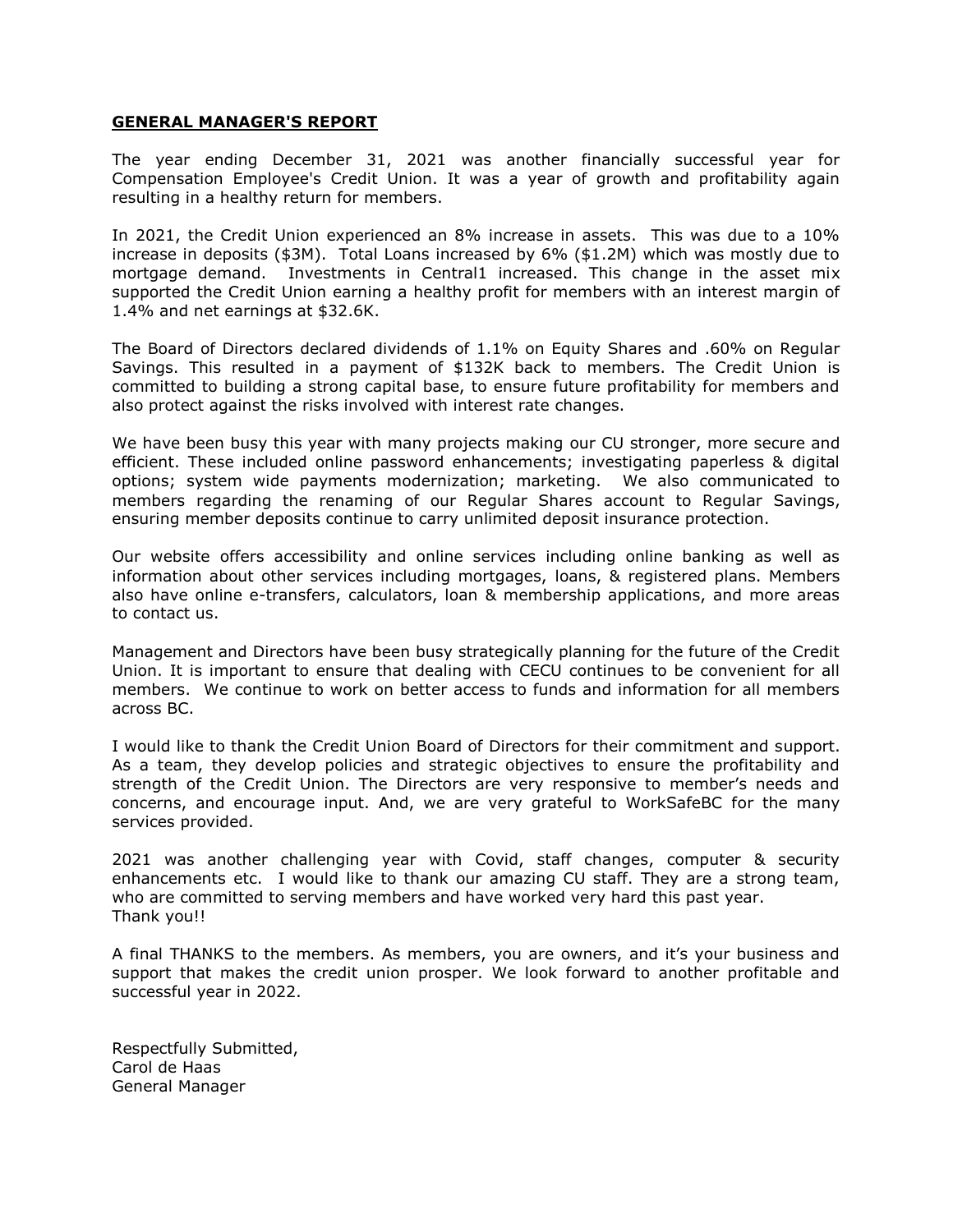#### **Report of the Independent Auditor on the Summarized Financial Statements**

To the Members of Compensation Employees Credit Union:

#### **Opinion**

The summary financial statements, which comprise the summary statement of financial position as at December 31, 2021, and the summary statements of comprehensive income and changes in members' equity and cash flows for the year then ended are derived from the audited financial statements of Compensation Employees Credit Union (the "Credit Union") for the year ended December 31, 2021.

In our opinion, the accompanying summary financial statements are a fair summary of the audited financial statements.

#### **Summary Financial Statements**

The summary financial statements do not contain all the disclosures required by International Financial Reporting Standards. Reading the summary financial statements and the auditor's report thereon, therefore, is not a substitute for reading the audited financial statements and the auditor's report thereon.

#### **The Audited Financial Statements and Our Report Thereon**

We expressed an unmodified audit opinion on the audited financial statements in our report dated February 22, 2022**.**

#### **Management's Responsibility for the Summary Financial Statements**

Management is responsible for the preparation of the summary financial statements.

#### **Auditor's Responsibility**

Our responsibility is to express an opinion on whether the summary financial statements are a fair summary of the audited financial statements based on our procedures, which were conducted in accordance with Canadian Auditing Standards (CAS) 810, Engagements to Report on Summary Financial Statements.

Abbotsford, BC

February 22, 2022

Chartered Professional Accountants

**MNPLLP**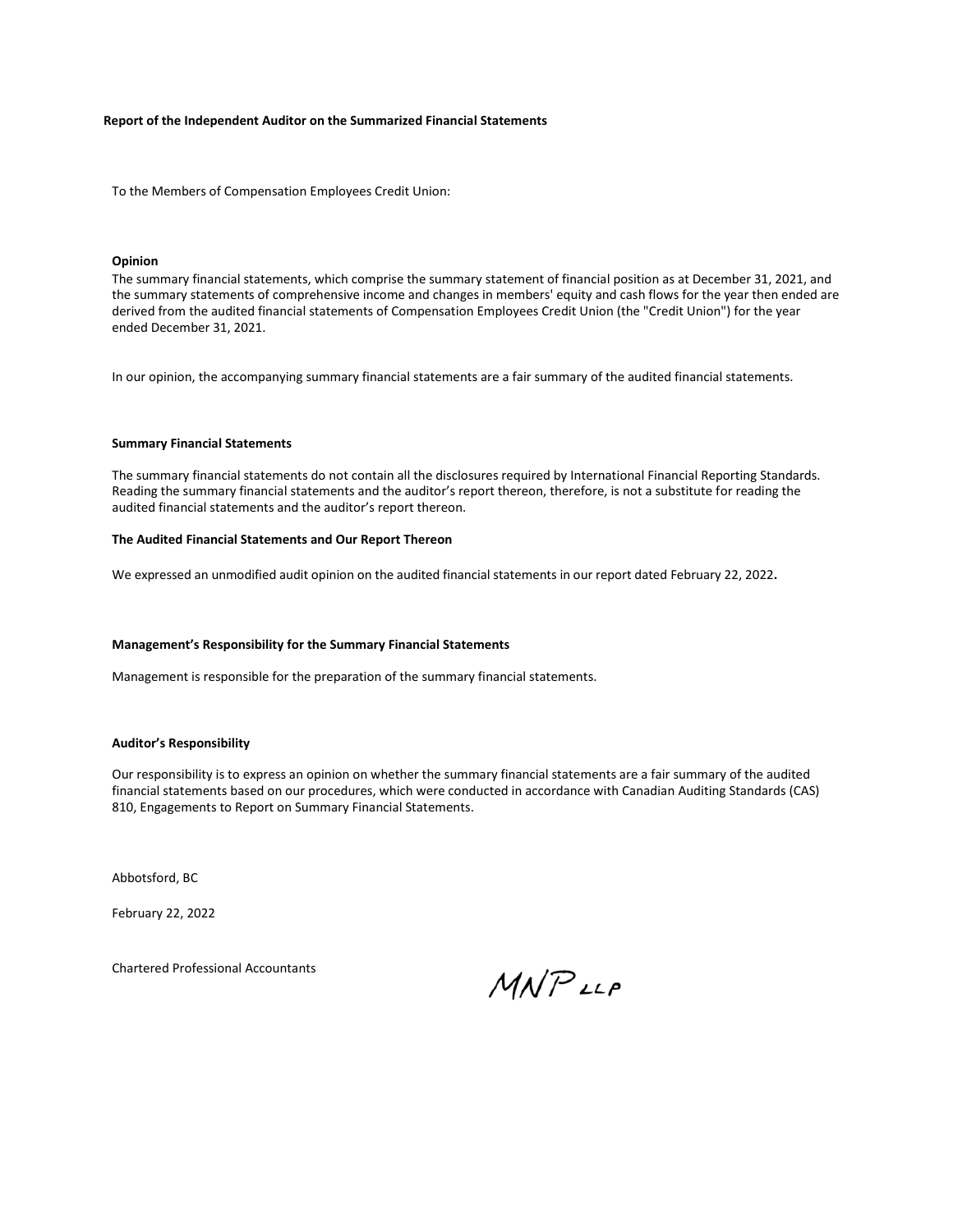## **Compensation Employees Credit Union**

#### **Summarized Statement of Financial Position**

### **December 31, 2021**

|                               | 2021       | 2020       |
|-------------------------------|------------|------------|
| <b>Assets</b>                 |            |            |
| Cash and cash equivalents     | 11,751,498 | 12,425,320 |
| Investments                   | 2,473,492  | 142,742    |
| Member loans receivable       | 22,751,994 | 21,562,219 |
| Income taxes receivable       | 7,991      | 9,357      |
| Prepaid expenses and deposits | 83,000     | ÷          |
| Intangible assets             | 148,786    | 169,590    |
|                               | 37,216,761 | 34,309,228 |
|                               |            |            |

#### **Liabilities**

 $\overline{\phantom{0}}$ 

 $\overline{a}$ 

 $\overline{\phantom{0}}$ 

| Member deposits                          | 34,653,006 | 31,763,348 |
|------------------------------------------|------------|------------|
| Accounts payable and accrued liabilities | 30,440     | 31,003     |
| Deferred tax liabilities                 | 15,000     | 15,000     |
|                                          | 34,698,446 | 31,809,351 |

## **Members' equity**

| <b>Equity shares</b> | 611,787    | 626,007    |
|----------------------|------------|------------|
| Retained earnings    | 1,906,528  | 1,873,870  |
|                      | 2,518,315  | 2,499,877  |
|                      | 37,216,761 | 34,309,228 |

### **Approved on behalf of the Board of Directors**

Farhad Mistry" The Control of Section 11 and 2012 11:30 minutes and the Manuscript Control of Tangana and Tangana and Tangana and Tangana and Tangana and Tangana and Tangana and Tangana and Tangana and Tangana and Tangana

Director Director

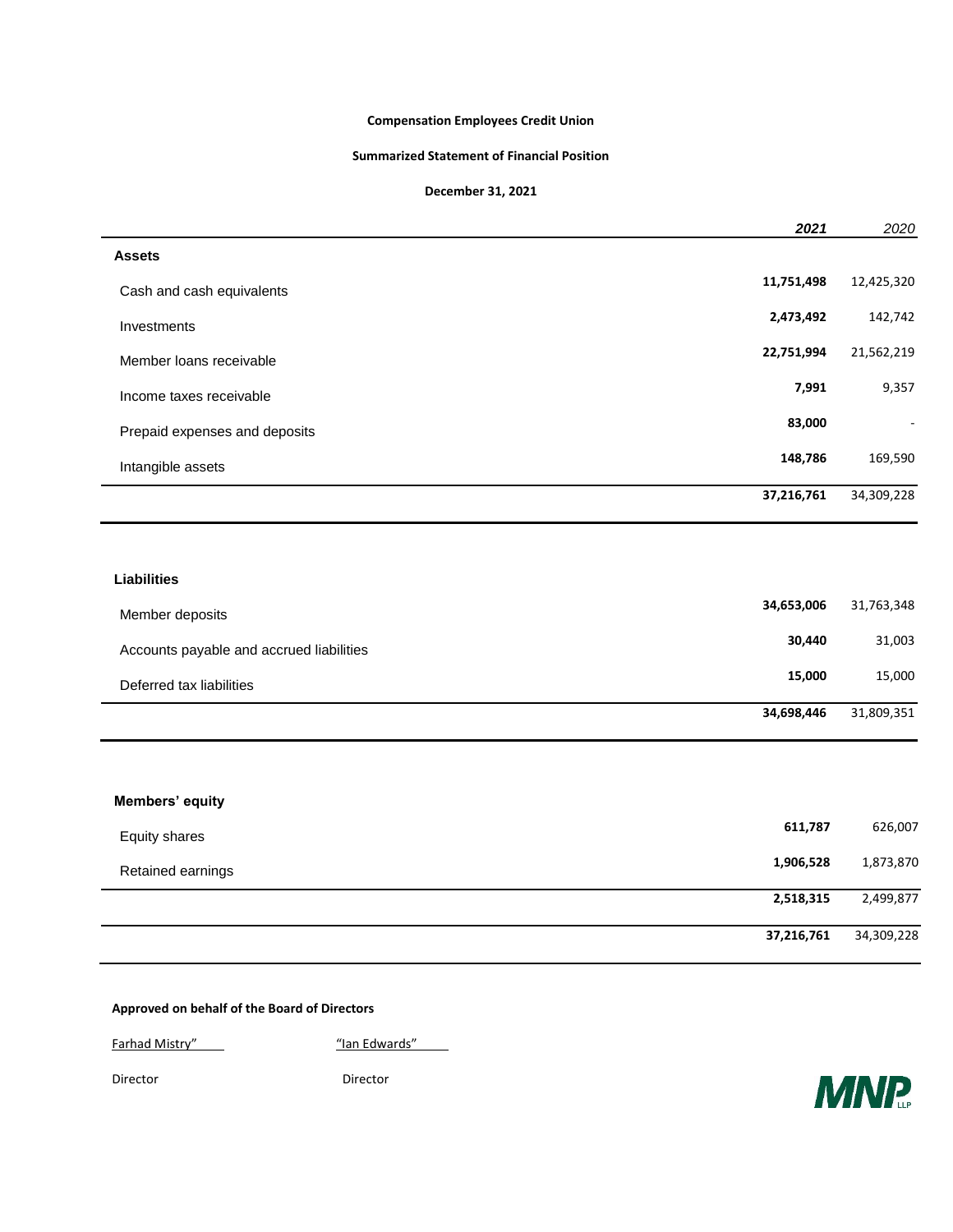#### **Compensation Employees Credit Union Summarized Statements of Comprehensive Income and Changes in Members' Equity December 31, 2021**

|                                            | 2021      | 2020      |
|--------------------------------------------|-----------|-----------|
| Interest income                            | 796,368   | 947,538   |
| Interest expense                           | 274,260   | 349,777   |
| <b>Financial margin</b>                    | 522,108   | 597,761   |
| Other income                               | 30,738    | 28,347    |
| Financial margin and other income          | 552,846   | 626,108   |
| <b>Operating expenses</b>                  | 508,498   | 521,063   |
| Income before provision for impaired loans | 44,348    | 105,045   |
| <b>Provision for impaired loans</b>        | 1,000     | 32,486    |
| Income before income taxes                 | 43,348    | 72,559    |
| Income taxes                               | 4,009     | 2,643     |
| <b>Comprehensive Income</b>                | 39,339    | 69,916    |
| Members' equity, beginning of year         | 2,499,877 | 2,454,982 |
| Equity share dividends                     | (6,681)   | (30, 771) |
| Net issuance (redemption) of equity shares | (14, 220) | 5,750     |
| Members' equity, end of year               | 2,518,315 | 2,499,877 |

#### **Compensation Employees Credit Union Summarized Statement of Cash Flows December 31, 2021**

|                                                      | 2021        | 2020       |
|------------------------------------------------------|-------------|------------|
| Cash provided by (used for) the following activities |             |            |
| Operating activities                                 | (162, 675)  | 123,827    |
| Financing activities                                 | 3,008,973   | 5,533,415  |
| Investing activities                                 | (3,520,120) | 3,855,629  |
| Increase (decrease) in cash and cash equivalents     | (673, 822)  | 9,512,871  |
| Cash and cash equivalents, beginning of year         | 12,425,320  | 2.912.449  |
| Cash and cash equivalents, end of year               | 11,751,498  | 12.425.320 |

*Note: Readers are cautioned that these summarized financial statements do not include all the disclosures required for complete and fair presentation.*